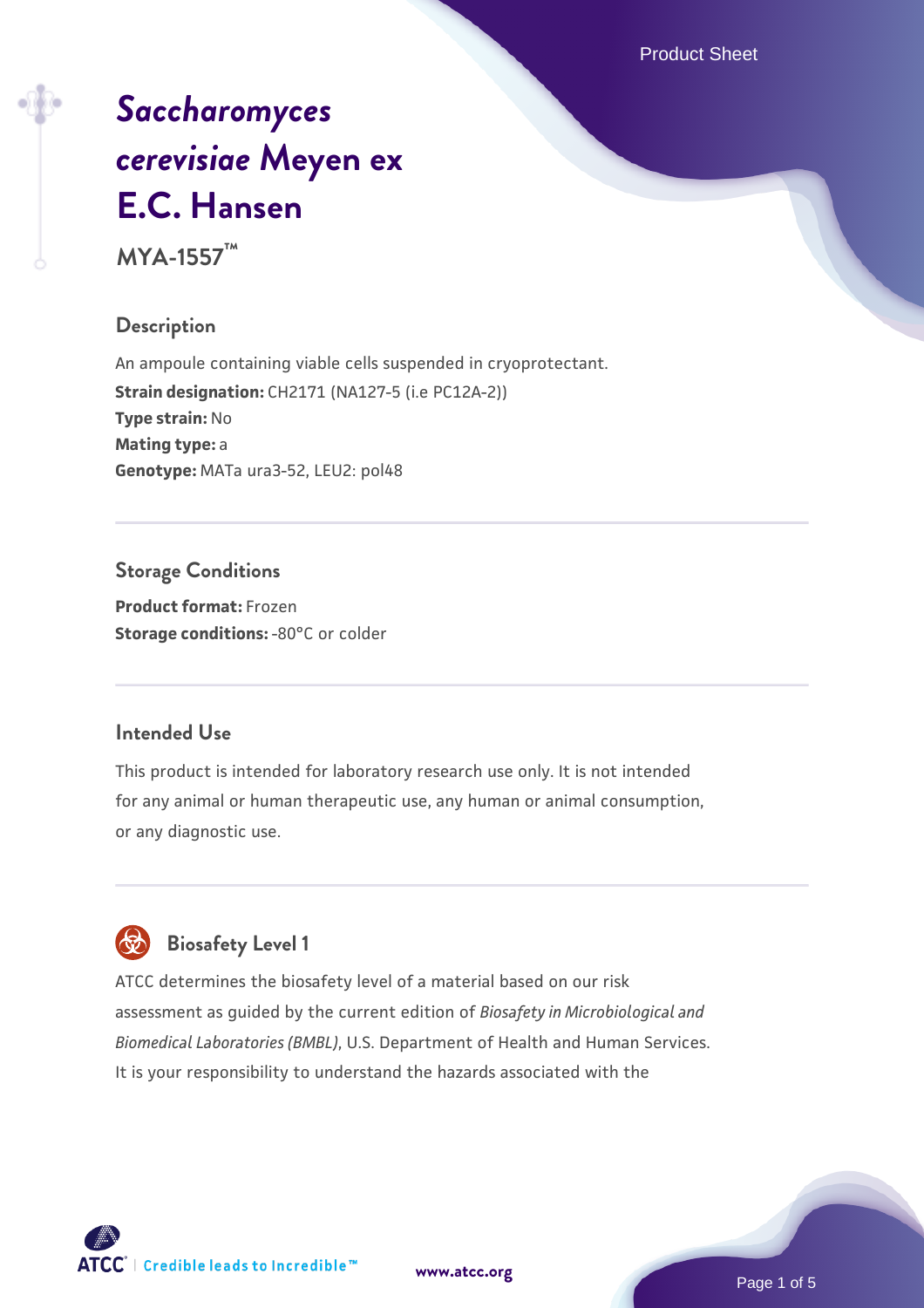# **[Saccharomyces cerevisiae](https://www.atcc.org/products/mya-1557)** [Meyen ex E.C. Hansen](https://www.atcc.org/products/mya-1557) **MYA-1557**

material per your organization's policies and procedures as well as any other applicable regulations as enforced by your local or national agencies.

ATCC highly recommends that appropriate personal protective equipment is always used when handling vials. For cultures that require storage in liquid nitrogen, it is important to note that some vials may leak when submersed in liquid nitrogen and will slowly fill with liquid nitrogen. Upon thawing, the conversion of the liquid nitrogen back to its gas phase may result in the vial exploding or blowing off its cap with dangerous force creating flying debris. Unless necessary, ATCC recommends that these cultures be stored in the vapor phase of liquid nitrogen rather than submersed in liquid nitrogen.

# **Certificate of Analysis**

For batch-specific test results, refer to the applicable certificate of analysis that can be found at www.atcc.org.

#### **Growth Conditions**

**Medium:**  [ATCC Medium 1245: YEPD](https://www.atcc.org/-/media/product-assets/documents/microbial-media-formulations/1/2/4/5/atcc-medium-1245.pdf?rev=705ca55d1b6f490a808a965d5c072196) **Temperature:** 25°C

# **Handling Procedures**

**Frozen ampoules** packed in dry ice should either be thawed immediately or stored in liquid nitrogen. If liquid nitrogen storage facilities are not available, frozen ampoules may be stored at or below -70°C for approximately one





Page 2 of 5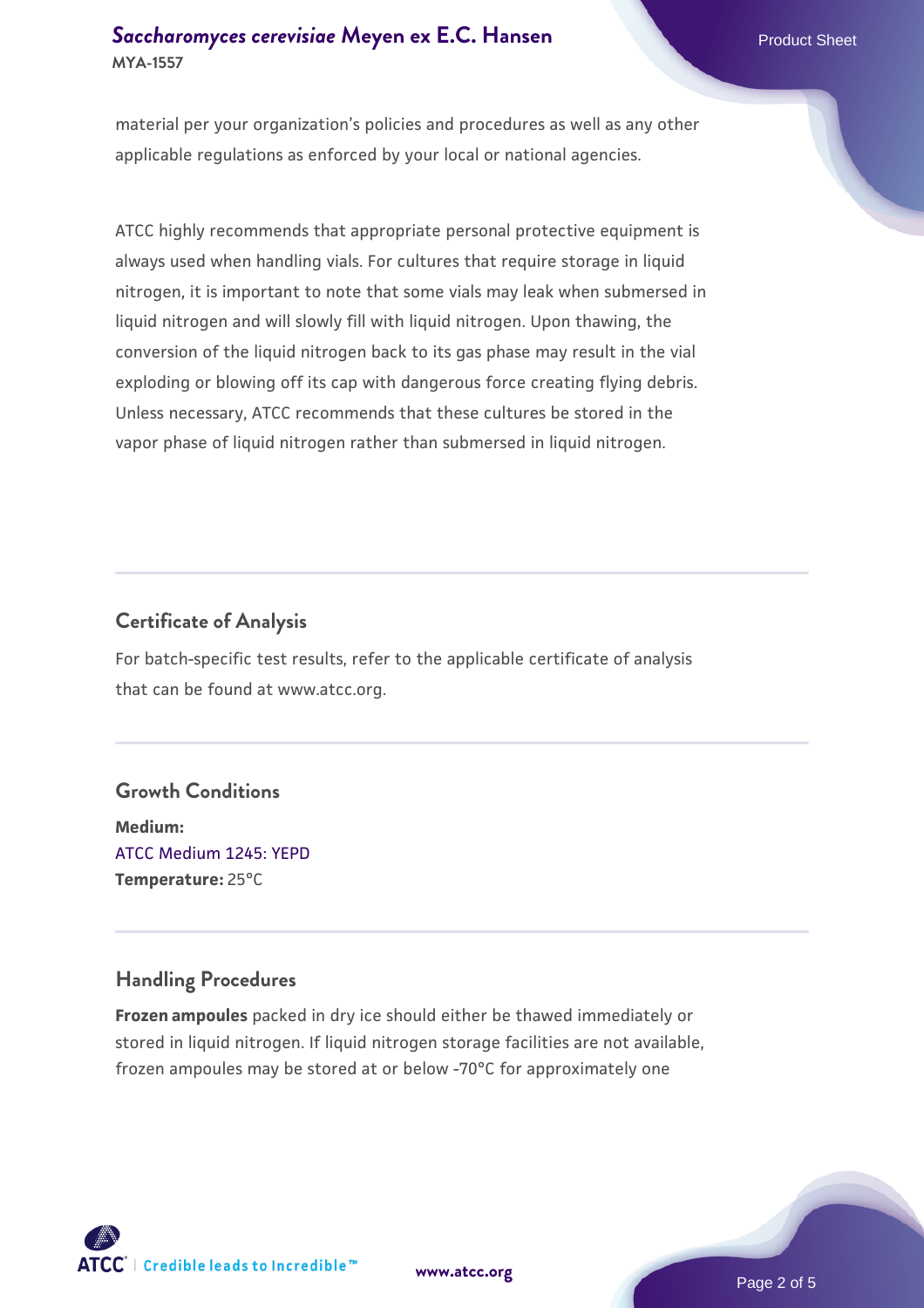week. **Do not under any circumstance store frozen ampoules at refrigerator freezer temperatures (generally -20°C)**. Storage of frozen material at this temperature will result in the death of the culture.

- 1. To thaw a frozen ampoule, place in a **25°C to 30°C** water bath, until just thawed **(approximately 5 minutes)**. Immerse the ampoule just sufficient to cover the frozen material. Do not agitate the ampoule.
- 2. Immediately after thawing, wipe down ampoule with 70% ethanol and aseptically transfer at least 50 µL (or 2-3 agar cubes) of the content onto a plate or broth with medium recommended.
- Incubate the inoculum/strain at the temperature and conditions 3. recommended.
- 4. Inspect for growth of the inoculum/strain regularly for up to 4 weeks. The time necessary for significant growth will vary from strain to strain.

#### **Material Citation**

If use of this material results in a scientific publication, please cite the material in the following manner: *Saccharomyces cerevisiae* Meyen ex E.C. Hansen (ATCC MYA-1557)

#### **References**

References and other information relating to this material are available at www.atcc.org.

#### **Warranty**

The product is provided 'AS IS' and the viability of ATCC® products is warranted for 30 days from the date of shipment, provided that the customer has stored and handled the product according to the information included on the product information sheet, website, and Certificate of Analysis. For living cultures, ATCC lists the media formulation and reagents

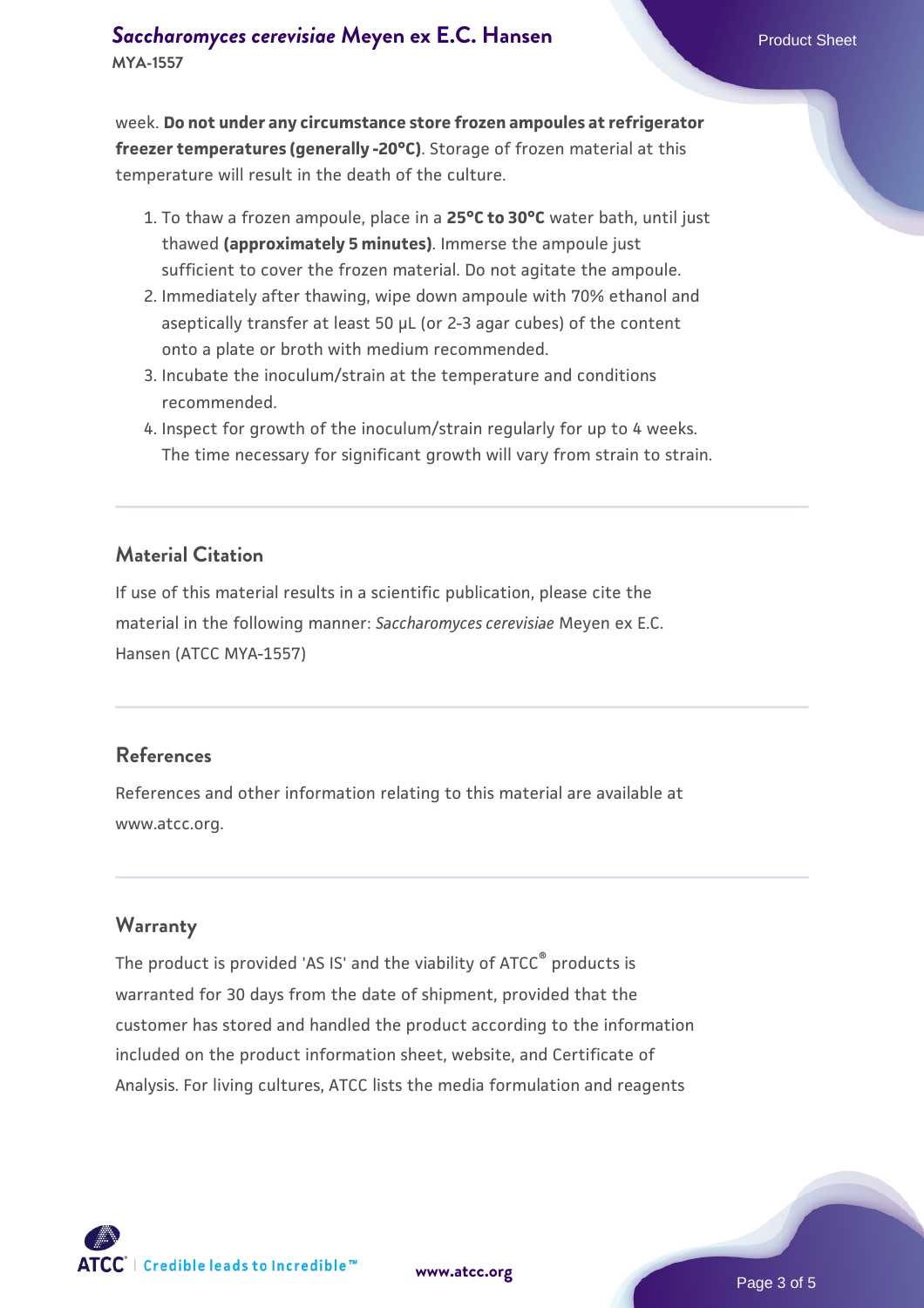#### **[Saccharomyces cerevisiae](https://www.atcc.org/products/mya-1557)** [Meyen ex E.C. Hansen](https://www.atcc.org/products/mya-1557) **MYA-1557**

that have been found to be effective for the product. While other unspecified media and reagents may also produce satisfactory results, a change in the ATCC and/or depositor-recommended protocols may affect the recovery, growth, and/or function of the product. If an alternative medium formulation or reagent is used, the ATCC warranty for viability is no longer valid. Except as expressly set forth herein, no other warranties of any kind are provided, express or implied, including, but not limited to, any implied warranties of merchantability, fitness for a particular purpose, manufacture according to cGMP standards, typicality, safety, accuracy, and/or noninfringement.

# **Disclaimers**

This product is intended for laboratory research use only. It is not intended for any animal or human therapeutic use, any human or animal consumption, or any diagnostic use. Any proposed commercial use is prohibited without a license from ATCC.

While ATCC uses reasonable efforts to include accurate and up-to-date information on this product sheet, ATCC makes no warranties or representations as to its accuracy. Citations from scientific literature and patents are provided for informational purposes only. ATCC does not warrant that such information has been confirmed to be accurate or complete and the customer bears the sole responsibility of confirming the accuracy and completeness of any such information.

This product is sent on the condition that the customer is responsible for and assumes all risk and responsibility in connection with the receipt, handling, storage, disposal, and use of the ATCC product including without limitation taking all appropriate safety and handling precautions to minimize health or environmental risk. As a condition of receiving the material, the customer agrees that any activity undertaken with the ATCC product and any progeny or modifications will be conducted in compliance with all applicable laws, regulations, and guidelines. This product is provided 'AS IS' with no representations or warranties whatsoever except as expressly set forth